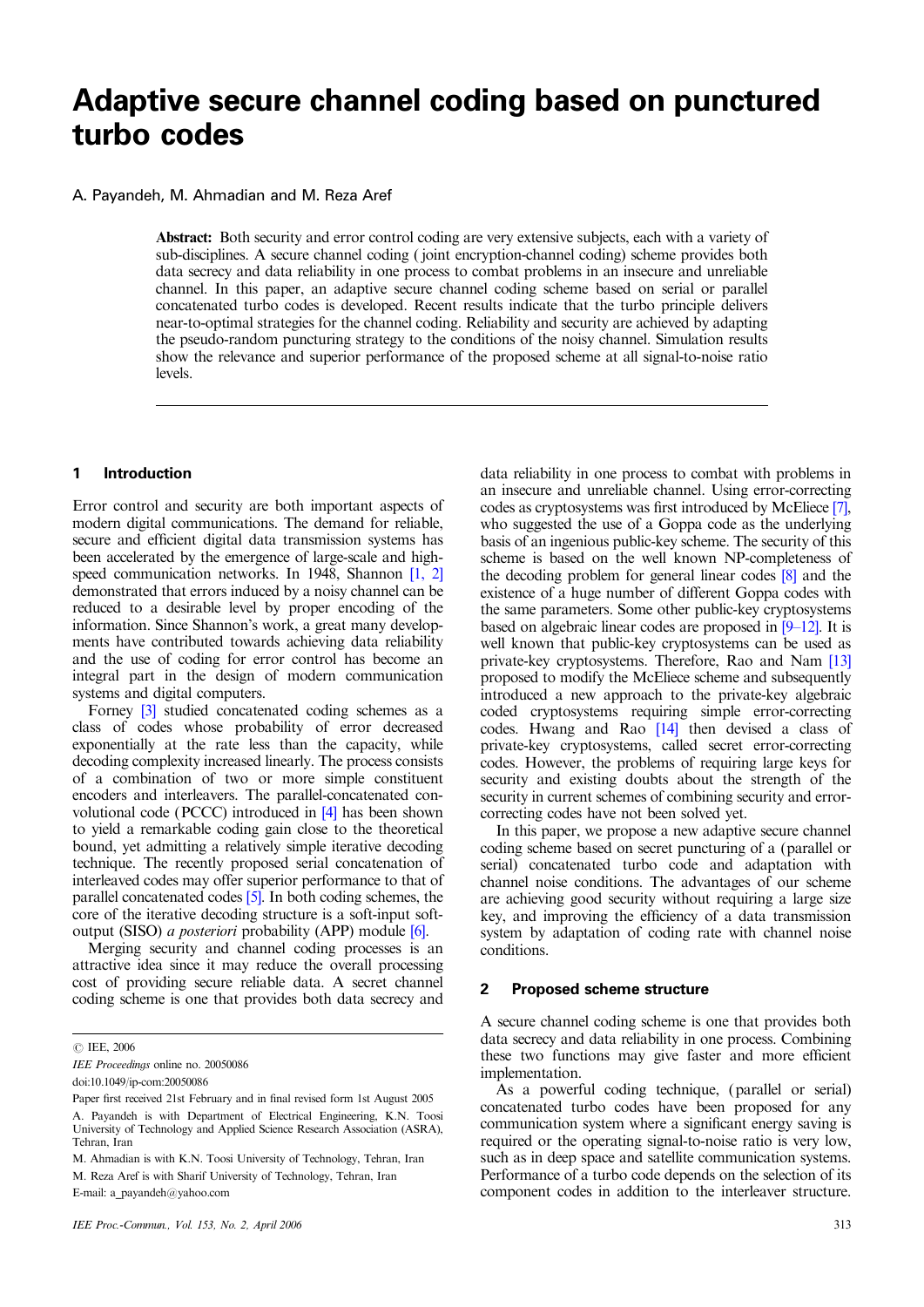The criteria for selection of component codes have been discussed in [5, 15] and several interleaver structures have been presented in [4, 16, 17]. A union bound to bit error probability for turbo codes was obtained in [18]. Since the 'error-floor' portion of the bit error probability curves is very time consuming in computer simulation, an estimated error-floor bound (free-distance asymptote) for the bit error probability over the additive white Gaussian noise (AWGN) channel may be considered as follows [19]

$$
P_b(e) \ge \frac{N_{free}W_{free}}{K} Q\left(\sqrt{2d_{free}R\frac{E_b}{N_0}}\right) \tag{1}
$$

where  $d_{free}$  is the free distance of the code,  $N_{free}$  is the number of code words with output weight  $d_{free}$ ,  $W_{free}$ represents the weight of input sequence associated with output weight  $d_{free}$ , K is the input block length and R is the code rate.

As observed from (1), the bit error probability for a specific concatenated turbo code depends on code rate, transmission power and channel noise conditions. Therefore, for access to a given bit error probability with constant transmission power, the code rate must be varied in accordance with the channel noise level. We use an adaptive secure punctured turbo code whose puncturing rate can be varied in accordance with the channel noise level, so that the bit error probability is kept less than a pre-specified value.

Figure 1 displays our secure channel coding scheme. Each symbol of source output is first mapped to a binary sequence. A turbo encoder then takes a block  $U^{K}$  of information bits and delivers a block  $P^M$  of code bits, which are punctured to achieve the transmitted codeword  $X<sup>N</sup>$ . The channel noise level is measured at the receiver and fed back to the transmitter synchronously. The transmitter uses this information to adjust its appropriate puncturing rate blockby-block. When the channel state is bad, the transmitter picks more redundant bits for protection. Therefore, the overall throughput is low. As the channel condition gets better, less redundancy is needed for protection. Hence, a higher throughput is achieved. The error rate of the channel will depend on the instantaneous receiver signal-to-noise ratio (SNR), the code rate, and the complexity of the channel code. The proposed puncturing scheme is based on the pseudo-random numbers generator algorithm for selecting  $N$  bits from  $M$  turbo encoded bits.

To study the security of the system, we need to determine, essentially, how difficult it will be for an eavesdropper who does not know the key of the pseudo-random numbers



Fig. 1 The proposed secure channel coding scheme

generator and intercepts  $X<sup>N</sup>$  to detemine  $U<sup>K</sup>$ . It appears that an eavesdropper has two basic attacks to try; first, to try to recover the key of the pseudo-random numbers generator from chosen known  $\dot{U}^K$  and  $X^N$  pairs (chosen-plaintext attack). Second, they might recover  $U^{K}$  from  $X^{N}$  without knowing the key (ciphertext-only attack).

The first attack seems to be hopeless if the structure of the pseudo-random numbers generator is nonlinear with a sufficiently large period, because there are so many possibilities for the key. In particular, suppose we choose a nonlinear feedback shift register of length  $n = 100$ , then there will be about  $2^{2^n} = 2^{2^{100}}$  possible keys.

The second attack seems to be more promising but turbo decoding of a compressed block without knowing the puncturing pattern is the basic problem to be solved. This problem is NP-complete, hence it is expected that if the length of turbo encoded block  $P^M$  is sufficiently large, then this attack will also be unfeasible. Suppose we choose  $M = 1000$  and  $N = 400$ , then there will be about *M N*  $\approx \frac{\sqrt{2\pi M}M^M}{2\pi M^M}$  $\frac{\sqrt{2\pi MM^M}}{2\pi\sqrt{N(M-N)N^N(M-N)^{M-N}}} \cong 10^{292}$  possible puncturing patterns. For longer block lengths, the decoding process without knowing the puncturing pattern is even more complex.

## **3 Simulation results**

To underline the effectiveness of the proposed secure channel coding scheme, we present a set of numerical results in this Section. A source block of a binary memoryless source is encoded using a rate 1/3 serially concatenated turbo code consisting of an outer 4-state recursive systematic convolutional code with  $G_{outer}(D)$  $1 \frac{1+D^2}{1+D+D^2}$  $\left| \frac{1 + D^2}{1 + D + D^2} \right|$  and an inner 4-state recursive systematic convolutional code with  $G_{inner}(D)$  = 1 0  $\frac{1+D^2}{1+D+D^2}$ 0 1  $\frac{1+D}{1+D+D^2}$  $\overline{1}$ 4  $\overline{1}$  $\overline{1}$ (Fig. 2). This serially concatenated turbo code has  $d_{\text{free}} = 5$ ,  $W_{\text{free}} = 2$  and  $N_{\text{free}} = 3$  [4].

 $W_{\text{free}} = 2$  and  $N_{\text{free}} = 3$  [4].<br>We processed 250 sequences, each sequence contains 2<sup>16</sup> bits, from an i.i.d. source with uniform distribution. For simplicity, we use a 100-stage linear feedback shift register (LFSR) for the pseudo-random numbers generator. The BPSK-modulated punctured codeword with a fixed power is transmitted through an AWGN channel with variable noise variance. At the receiver, the depuncturing process is done with permutation of the symbols in the received block based on a secure key and substitution of zero values for punctured bits. Details of serially concatenated turbo decoding are explained in [5, 20].

Figure 3 shows the performance (code rate against  $E_b/N_0$ ) of this secure serial concatenated turbo code for two pre-specified bit error probabilities  $P_b(e) \approx 10^{-5}$  and  $P_b(e) \approx 10^{-6}$ . These curves have been obtained with a uniform interleaver of length 2048. Since the interleaver operates on coded sequences produced by the outer rate 1/2 encoder, its length of 2048 bits corresponds to a delay of  $K = 1024$  information bits. It can be observed that the maximum code rate is about 0.84. As we can see from Fig. 4, the simulated bit error rate (BER) is approximately constant for different noise levels. We can change the BER value with changing the puncturing rate.

We demonstrate in Fig. 5 the results obtained for this secure punctured turbo code with different interleaving lengths  $\frac{1}{2} \times 10^3$ ,  $2 \times 10^4$ ,  $2 \times 10^5$  and  $2 \times 10^6$  (K =  $10^3$ ,  $10^{-4}$ ),  $10^5$ ,  $10^6$ ), in terms of code rate against  $E_b/N_0$  for a pre-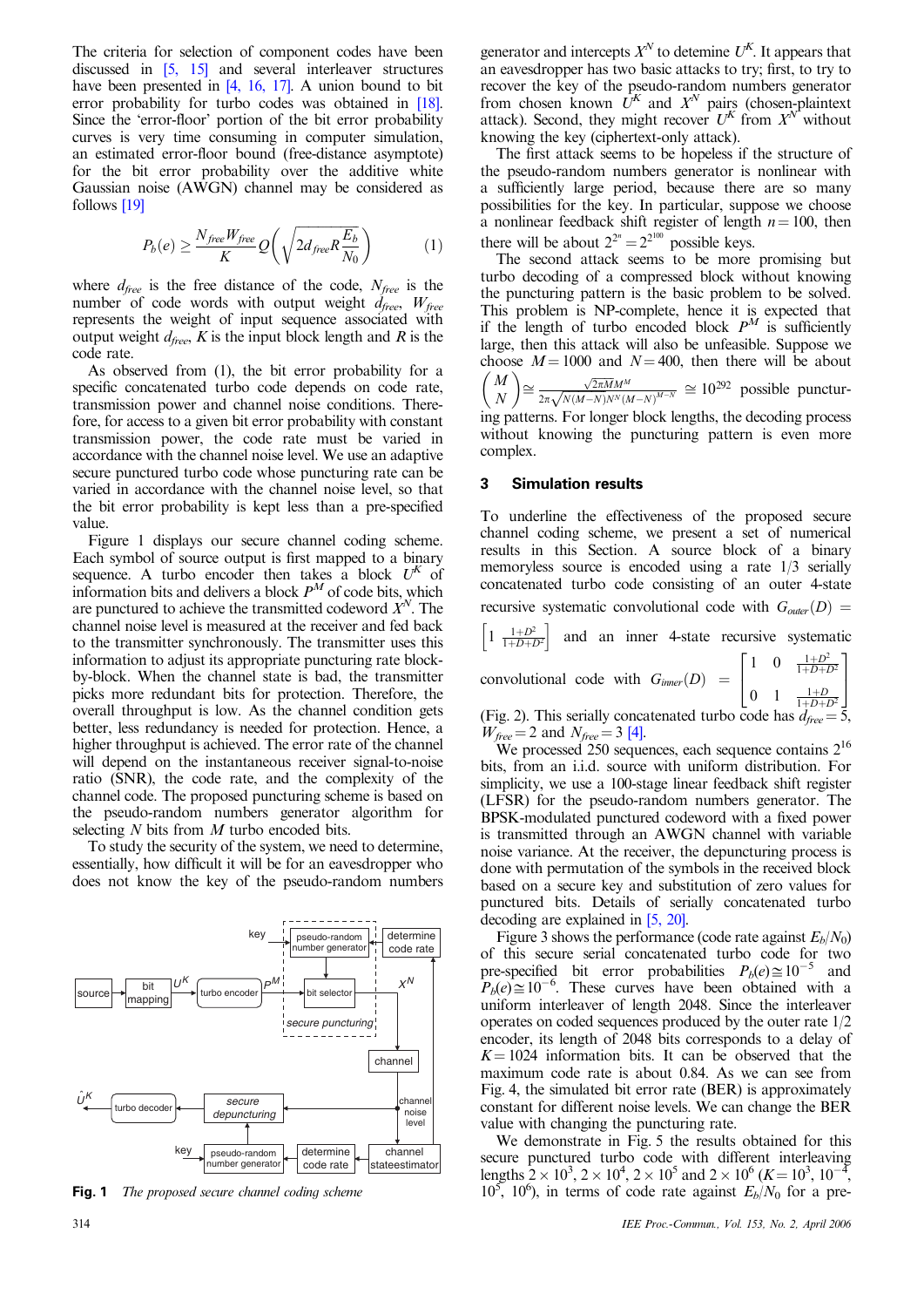

**Fig. 2** The simulated secure concatenated turbo coding system



**Fig. 3** Code rate against  $E_b/N_0$  for simulated secure serial concatenated code with interleaving length 2048



**Fig. 4** Performance (BER against  $E_b/N_0$ ) obtained for simulated secure serial concatenated code with interleaving length 2048

specified bit error probability  $P_b(e) \approx 10^{-5}$ . It is obvious that increasing the interleaving (input block) length results in a better performance. It is seen in Fig. 5 that for a fixed and sufficiently large  $E_b/N_0$  (>12 dB), the code rate does not considerably change, when K increases from  $10^4$  to  $10^6$ .



**Fig. 5** Code rate against  $E_b/N_0$  for simulated secure serial concatenated code with different interleaving lengths and a prespecified bit error probability  $P_b(e) \approx 10^{-1}$ 

## **4 Conclusion**

A secure channel coding scheme combines data encoding with data encryption into one process. In this paper, an adaptive secure channel coding algorithm based on adaptive and pseudo-random puncturing of the concatenated turbo encoded block is presented. We investigated various cryptoanalytical attacks against this scheme. Simulation results showed that we could obtain an efficient data transmission system with good reliability and security using this algorithm.

#### **5 References**

- 1 Shannon, C.E.: 'A mathematical theory of communication', Bell Syst.
- Tech. J., 1948, 7, pp. 379–423<br>
2 Shannon, C.E.: 'A mathematical theory of communication', *Bell*<br>
System Tech. J., 1948, 7, pp. 623–656<br>
3 Forney, G.D. Jr.: 'Concatenated Codes' (MIT Press, Cambridge, MA,
- 1966)
- 4 Berrou, C., Glavieux, A., and Thitimajshima, P.: 'Near Shannon limit
- error-correcting coding and decoding: turbo-codes'. Proc. ICC'93,<br>Geneva, Switzerland, May 1993, pp. 1064–1070<br>5 Benedetto, S., Divsalar, D., Montorsi, G., and Pollara, F.:<br>'Serial concatenation of interleaved codes: perfo pp. 909–926